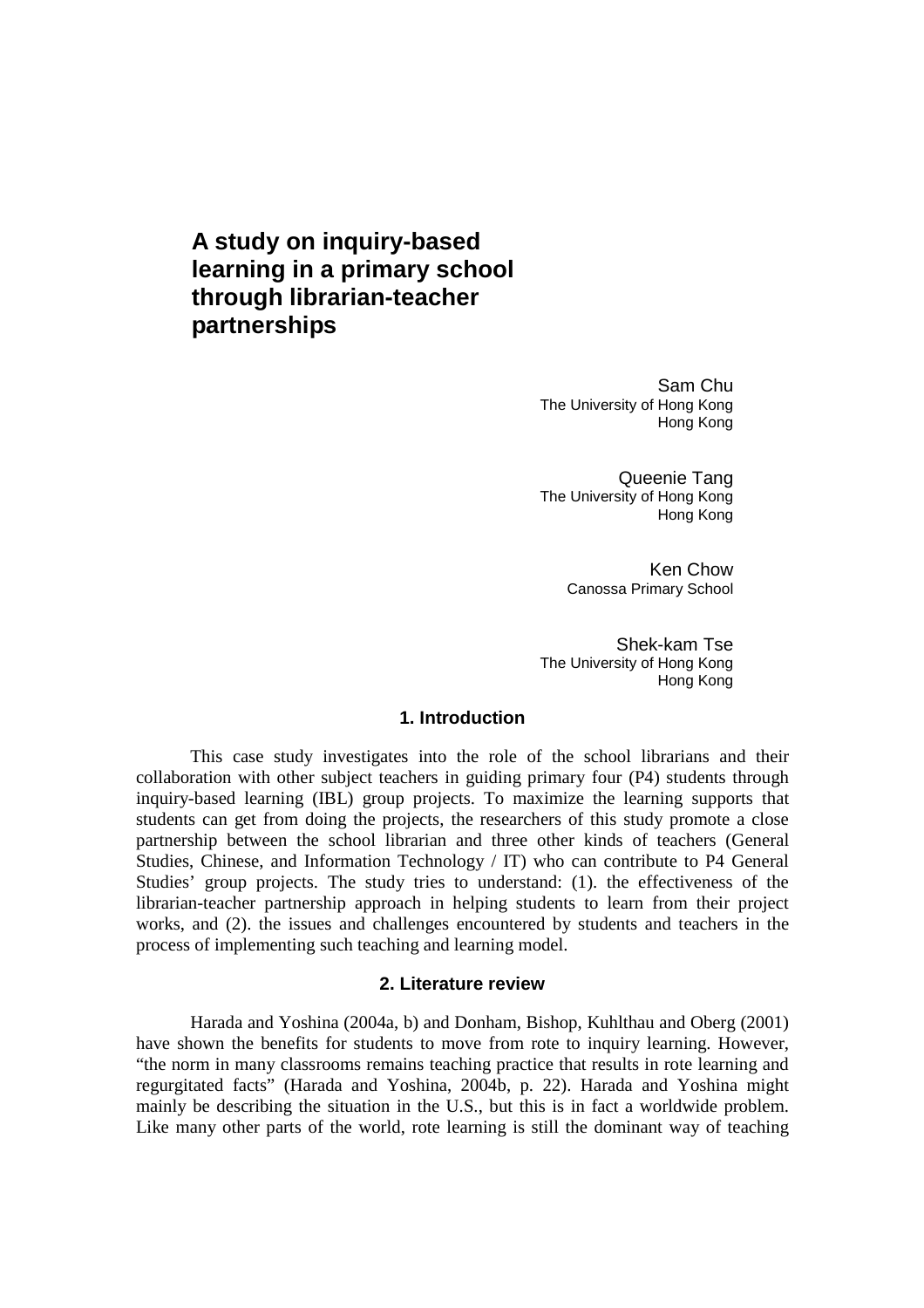and learning in Hong Kong primary schools. Harada and Yoshina (2004 a) and Kuhlthau (1994, 1997, 2003) have also revealed how school librarians and teachers can work together in guiding students' inquiry learning. Yet, no research can be found on the role of Hong Kong school librarians in this inquiry-based learning approach at the primary school level.

Schools in Hong Kong are undergoing lots of educational changes in recent years. For instance, local educators have started to introduce the inquiry-based learning approach in primary schools. The Hong Kong SAR Government's Education and Manpower Bureau puts inquiry-based learning as the first emphasis under the new General Studies curriculum for primary schools with objective of "creating more learning space by removing obsolete content, allowing more time for inquiry-based learning" (Education and Manpower Bureau, 2004). In the past, school libraries do not exist in many Hong Kong primary schools. But now, every primary school has a library staffed with a full-time school librarian due to a change in government's policy. Since primary school librarianship is a rather new development in Hong Kong, most primary school librarians are still exploring the role they play at schools. A search in several educational related databases (Eric, Web of Science, EBSCOhost, and ProQuest) showed that very few academic research have been published on school librarianship in Hong Kong.

In light of the above review, the research is also an attempt to study the effects of implementing an inquiry-based learning model through librarian-teacher partnerships on students' development in basic skills (e.g., information literacy, reading and writing) in a Hong Kong primary school.

#### **3. Research design**

Taking a case study approach, this research examines all P4 students of a local school. The instructional design involves two phases of inquiry-based project learning with lessons/tasks offered by four kinds of teachers. Eight dimensions of students' improvement were established for the project learning.

#### 3.1 Sampling

The research investigates four classes of P4 students of about 30-40 students per class, with a total of around 140 students. Twenty-seven parents agreed to be interviewed via telephone; and the sample also include ten teachers (the library teacher, general studies teachers, Chinese teachers and the IT teacher) and the principal.

#### 3.2 Instructional Design

Based on the models and guidelines created by Harada and Yoshina (2004a, b) and Kuhlthau (1994, 1997, 2003), the school librarian and teachers in this study worked together to guide P4 students in working on projects that involved information research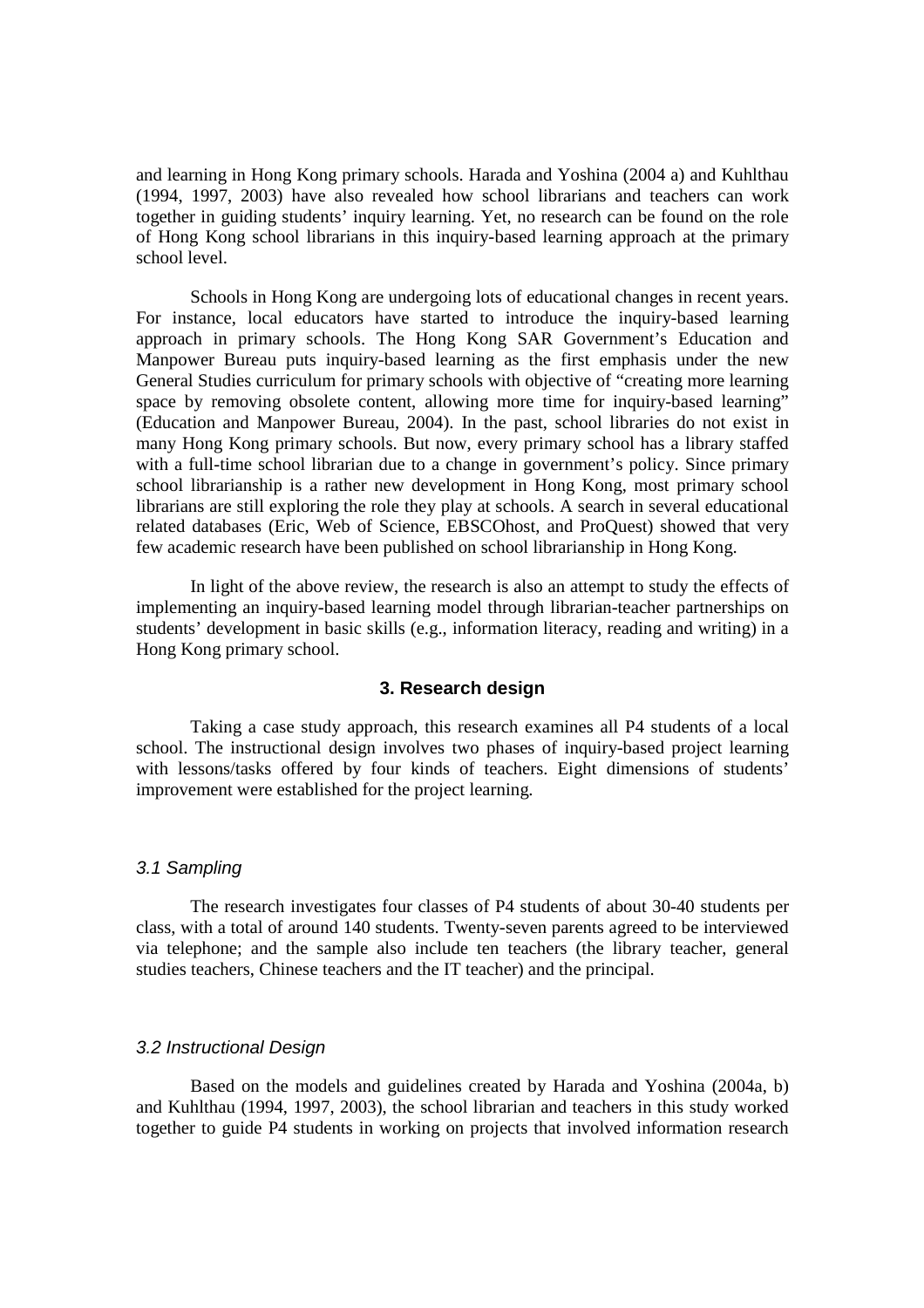from printed sources and Web sources in a period of six months. Within this period, students were asked to do two projects in two phases. The first phase was from Nov 27, 2006 to Feb 9, 2007 (10 weeks, excluding the holidays). To synchronize the curriculum that the school has planned to cover for the period, students chose a topic under the theme "The Earth". Phase two carried another general theme "The History of Hong Kong and China" and it ran from late March 2007 to May 30, 2007 (9 weeks). Students were given much freedom to choose any topic to work on under the two general themes in both phases.

#### *General Studies teachers*

All four General Studies teachers spent two of their classes (one 50-minute and one 30-minute) every week to implement the inquiry based learning approach into the students' projects. These teachers would guide the students in their continual efforts on building an individual portfolio and a group portfolio for their projects. Both portfolios mainly contain information sources relevant to the students' projects. The General Studies teachers focused on the subject aspect and research process of the projects whether students were asking appropriate questions for the projects, classifying information found sensibly, and selecting suitable materials to be included in their project presentation, which could be in the form of Power Point, drama or cartoon, etc.

#### *The school librarian*

The school librarian ensured that students would be well equipped with information literacy skills they need to search, locate, and use relevant information sources for the project. She also tried to provide access to a range of resources in a variety of formats like books, web-resources and newspapers clippings to meet diverse needs and interests. She also arranged for a "block loan" of 200 books for the project from the Hong Kong's Central Library. In both phases, a few library sessions (in collaborating with General Studies teachers) were offered to students to enhance their information literacy skills. This involves the use of the library, searching WiseNews (a news database), the Web, the school library catalogue and the public library catalogue.

#### *Chinese teachers*

The four P4 classes' Chinese teachers focused on the development of students' reading comprehension and writing ability. These teachers devoted seven classes (50 minute each) in seven weeks in phase 1 (and six in phase 2) on "drilling" students in their reading and writing ability. In both phases, an article related to the project theme would be given to the students and students would learn to underline the main points of the article and then write some remarks about it. To increase students' interest in the tasks in phase 2, six videos clips were shown to students before asking them to work on the articles which are closely related to the videos. Besides class work, students were asked to search and read three or more articles (or books) related to their research topics and wrote a weekly research journal (seven for phase 1 and six for phase 2) as homework.

## *The IT teacher*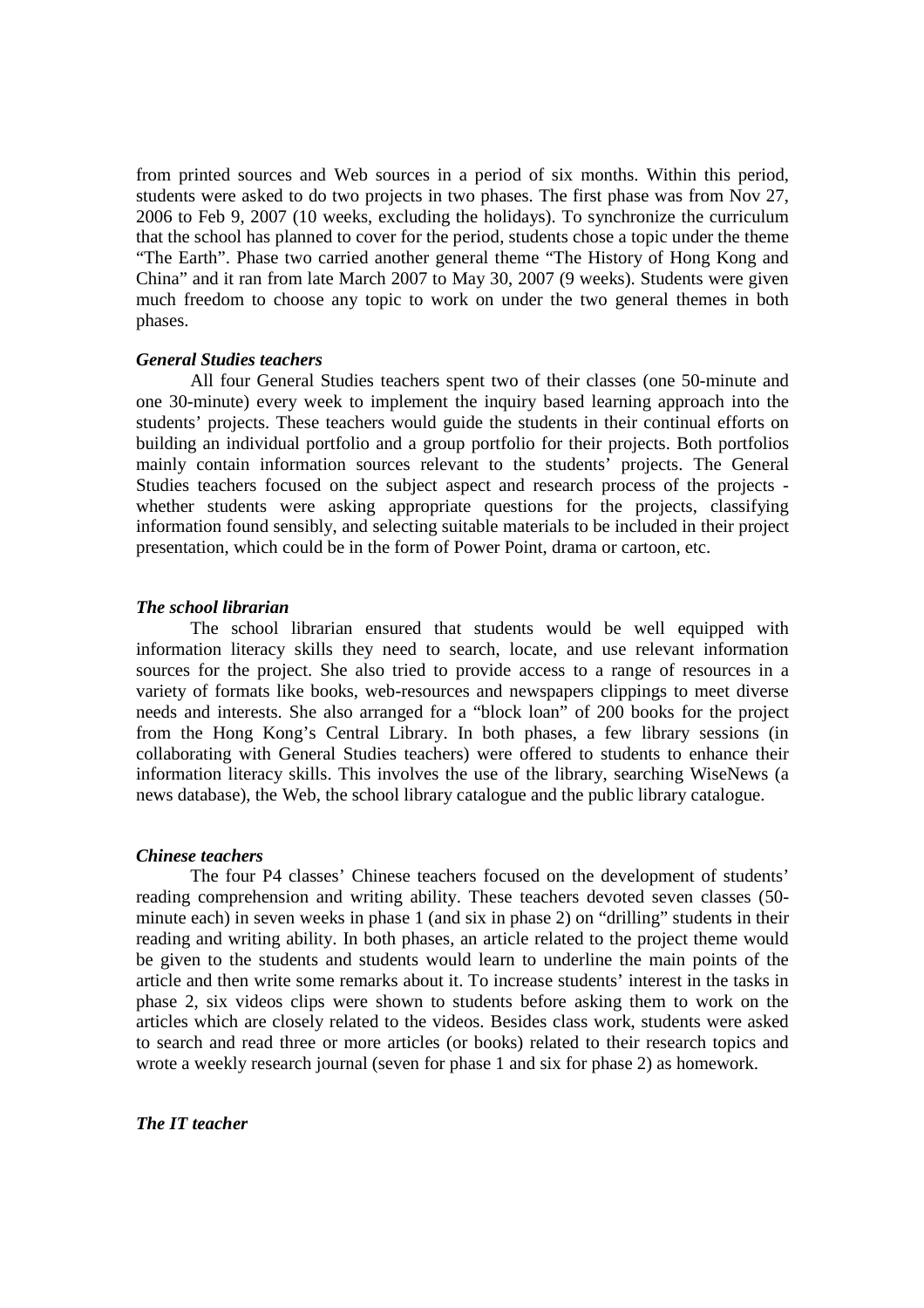The IT teacher who is responsible for equipping students' with IT literacy skills was needed for the projects. The teacher spent a number of classes (30 minutes each) in each phase to teach students the use of a Chinese hand-writing device, Chinese inputting methods, Microsoft PowerPoint, the use of Microsoft Excel in plotting graphs, and other relevant IT skills.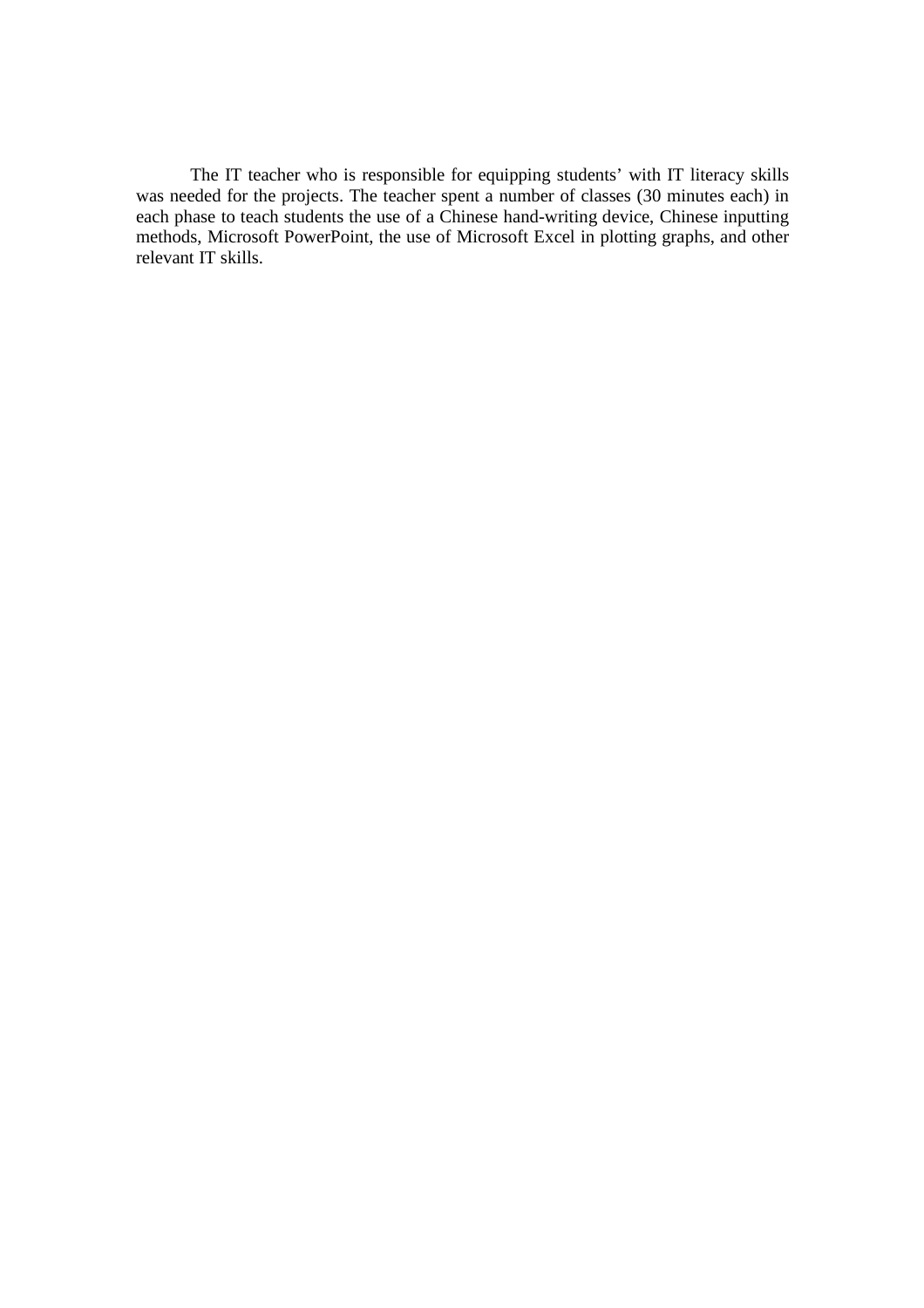### *Eight dimensions for students' improvement*

Through working on the tasks assigned by different teachers and the school librarian, it was expected that students should improve in the eight dimensions described in Table 1.

Table 1. Eight dimensions for students' improvement.

- 1. *Reading comprehension* students are supposed to search/read an abundance of materials for their projects during the Chinese and General Studies lessons. As a result, they should learn more vocabularies and attain a higher level of ability in reading comprehension after working on the two projects. This will be measured by a pre and a post reading test.
- *2. Writing Ability* students should also attain a higher level of writing ability through various writing tasks for their group projects. Students should write faster, longer and better (e.g., an increase in the use of vocabularies) by the end of the projects.
- *3. Information literacy* students' skills in searching for relevant information, locating, evaluating, and using sources should be sharpened because of the projects. Students should become familiar with a greater variety of sources, better in searching for relevant sources, and be able to locate the sources faster by the end of the projects.
- *4. IT skills* students should become familiar with the use of PowerPoint, writing pad for Chinese-input, and have good knowledge of Chinese inputting methods (e.g., 九方輸入法 and/or 簡易輸入法) and Excel.
- *5. Subject knowledge* students should gain a good understanding in the subject areas that they conduct their research. They should experience a growth in the vocabularies relating to their projects.
- *6. Social and communication skills* students should experience an increased ability in social skills such as sharing, listening, taking turns and assisting others through working with their group members in the projects.
- *7. Presentation skills* through preparing the PowerPoint file with texts, graphics, sounds, and/or videos for their projects, students should gain in their ability to present information in multimedia formats. They will also learn the skills of doing a formal presentation of their project findings.
- *8. Research skills* students will enhance their investigative skills and problem-solving capabilities through working on the two projects. For example, they should become more skilled in asking questions and better in organizing their ideas for the projects.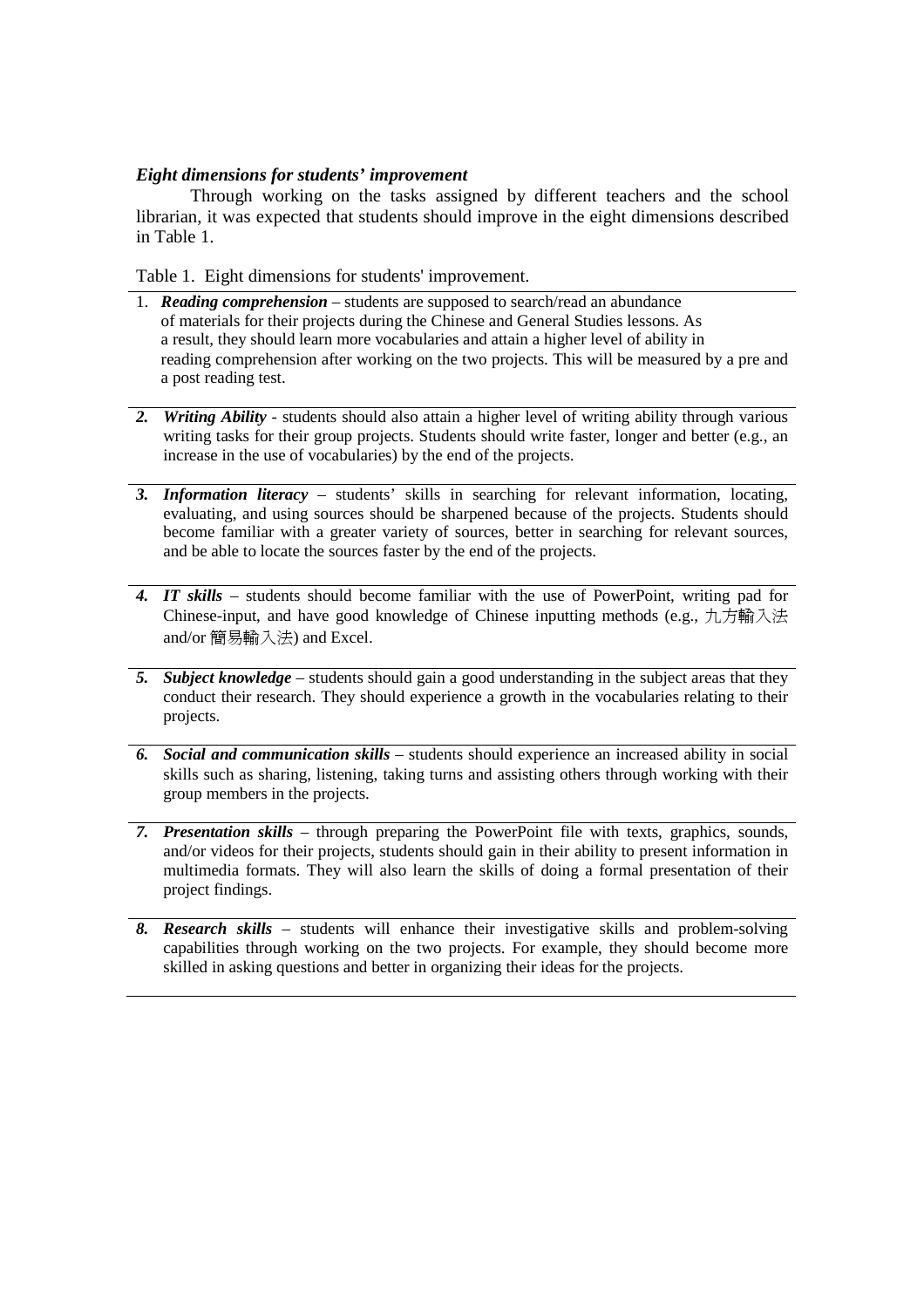## **4. Findings and Discussion**

This paper focuses its analysis on the data collected from all P4 students at the local school, who all participated into the study and totaled 141 of them, and 27 parents, 10 teachers, and the principal through surveying and interviews.

Table 2 shows the topics selected by the students for Phase 1 of their inquirybased learning projects.

Table 2. The titles adopted by the students in Phase 1.

| Title                                                     | Student* |
|-----------------------------------------------------------|----------|
| Water                                                     | 16       |
| Air pollution<br>2.                                       | 16       |
| Water pollution – effects on daily life<br>3.             |          |
| Air pollution – Diseases<br>4.                            | 6        |
| Air pollution $-$ Lung<br>5.                              | 6        |
| Global warming<br>6.                                      | 6        |
| Deforestation                                             | 6        |
| Air<br>8.                                                 |          |
| 9. Concept of environmental protection                    |          |
| 10. Plants                                                |          |
| 11. Animals                                               |          |
| 12. Wastage                                               | 4        |
| 13. Wastage treatment                                     | 2        |
| Total:                                                    | 89       |
| *Only some of the students indicated their project titles |          |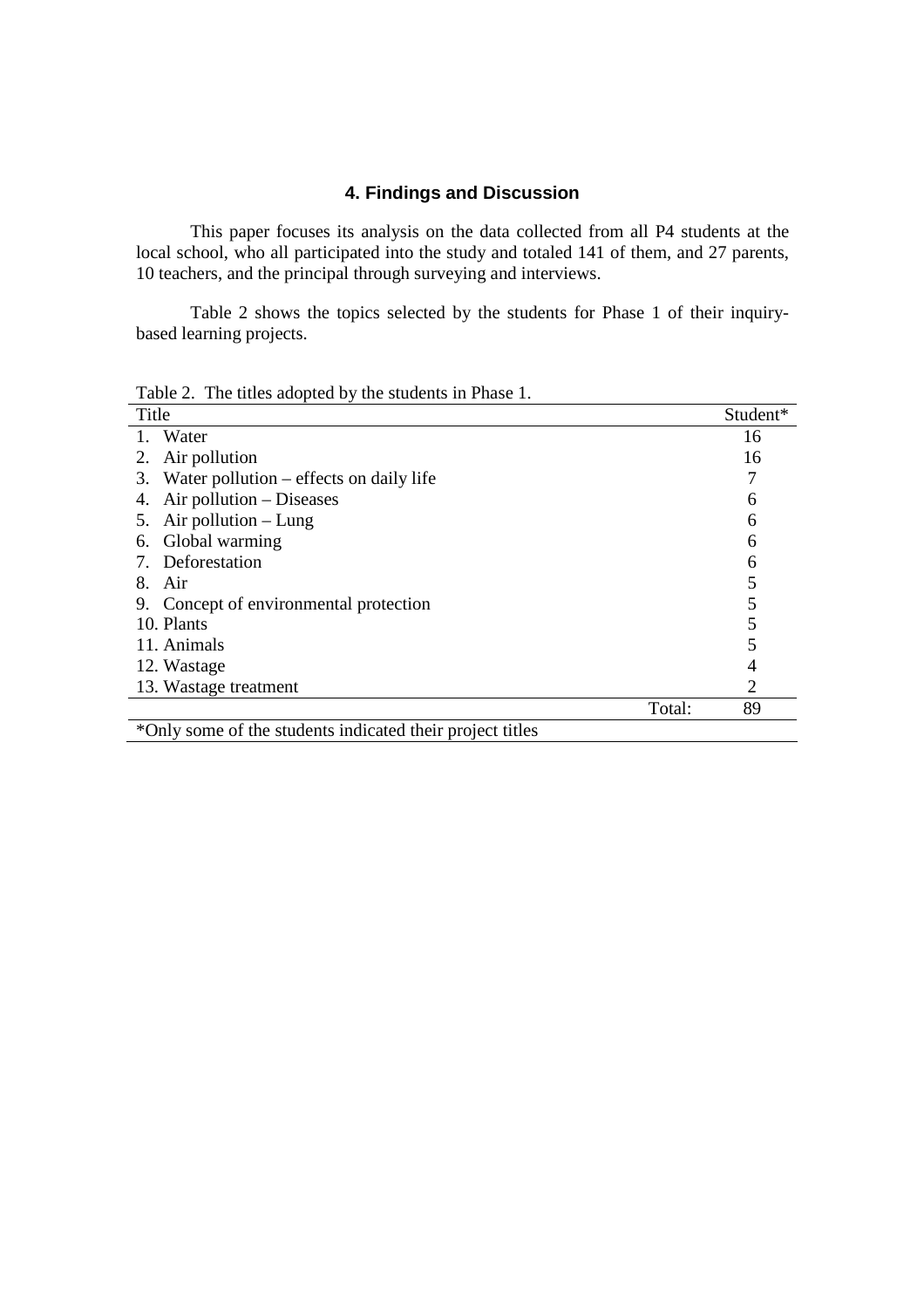Table 3 presents the average scores assigned by students and parents on their views on various things (whether the project is enjoyable, whether the project helps a student improve in his/her reading ability) in regards of the inquiry-based projects.

Table 3. Comparison of parents' and students' responses on the inquiry-based project after the interview/survey.

| <b>Interview/Survey Questions</b>                  | Parents | <b>Students</b> |
|----------------------------------------------------|---------|-----------------|
| 1. Enjoyment of doing the project <sup>a</sup>     | 4.0     | 3.8             |
| 2. Level of difficulty of the project <sup>b</sup> | 3.5     | 3.3             |
| 3. Parental support <sup>c</sup>                   | 2.4     | 2.7             |
| 4. Information Literacy <sup>c</sup>               | 3.7     | 3.6             |
| 5. Reading Interest <sup>c</sup>                   | 3.1     | 3.5             |
| 6. Reading Ability <sup>c</sup>                    | 3.3     | 3.5             |
| 7. Writing Ability <sup>c</sup>                    | 3.2     | 3.5             |
| 8. Computer Literacy <sup>c</sup>                  | 3.4     | 3.3             |
| 9. Knowledge of the research topic <sup>c</sup>    | 3.6     | 3.9             |
| 10. Communication skills <sup>c</sup>              | 3.4     | 3.7             |
| 11. Overall support from the school <sup>c</sup>   | 3.7     | 3.7             |

Notes:

<sup>a</sup> The respondents were answering according to a scale of 1-5, with 1 as 'not enjoying' and 5 as 'enjoying very much';

<sup>b</sup> The respondents were answering according to a scale of 1-5, with 1 as 'very difficult' and 5 as 'very easy';

<sup>c</sup> The respondents were answering according to a scale of 1-5, with 1 as 'the lowest' and 5 as 'the highest'.

## 4.1 Enjoyment of doing the project

Table 3 shows that students on average finds it enjoyable (3.8 out of 5, with 5 as "very much so") to engage in accomplishing the inquiry-based project. And from the observation of the parents (4.0 out of 5), they even perceive their children as having a higher degree of enjoyment than the children actually exhibit in the interview. During the interviews, some parents shared with the researchers some interesting encounters with their kids while doing the project, for instance, a father (parent 8) helped in folding papers and drawings, going up the mountains to look for insects like ladybugs with his son as a way to explore the research topic which both he and his son enjoyed very much. There is also another mother (parent 26) saying that her son enjoyed so much so that he couldn't help using the PowerPoint to compile the presentation files till five o'clock in the morning.

#### 4.2 Level of Difficulty

On average, the level of difficulty of the students' projects is appropriate as suggested by the students themselves (3.3 out of 5, with 5 as "very easy"). The major type of difficulties encountered by the students dealt with their information search which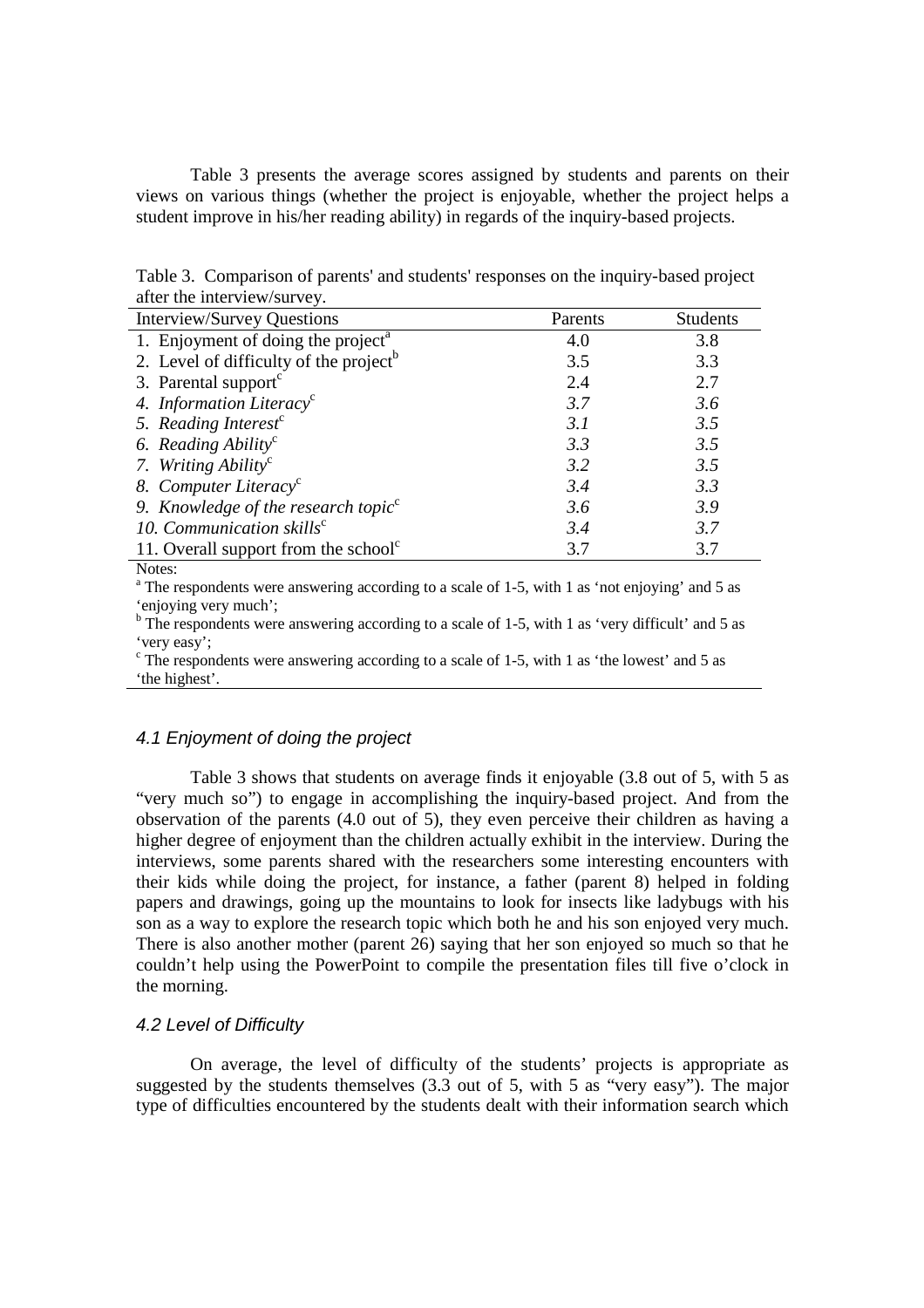they could finally solve. As commented by students of class1, "Sometimes we have found a lot of information but do not know how to evaluate or analyze them. Sometimes the information found is useless, while some are repeated.", "(At last), we would classify the information, read the search results carefully before selecting them, and discard those repeated ones." And the parents even found the project slightly easier than the students did (3.5 out of 5).

### 4.3 Parental Support

Both the parents (2.4 out of 5, with 5 as "a lot") and the students (2.7 out of 5) indicated that minimum parental support was offered to the students during the process of conducting the inquiry-based projects. For instance, parent 1 revealed that they "will only offer help upon request made by their children, and (for example) when the child couldn't find certain kind of information, the parent will teach the child to search online, e.g. yahoo, or on websites that were recommended by teachers." Slightly different is that the students perceive themselves as receiving more support from their parents than the latter think.

### 4.4 Improvement in various abilities

Chart 1 shows that students thought that they have gained the most improvement concerning their knowledge of the research topic and communication skills; whereas the parents thought their children have learnt the most in terms of information literacy skills and also knowledge of the research topic.

-

<sup>&</sup>lt;sup>1</sup> To protect the privacy of the respondents, the class titles have been changed.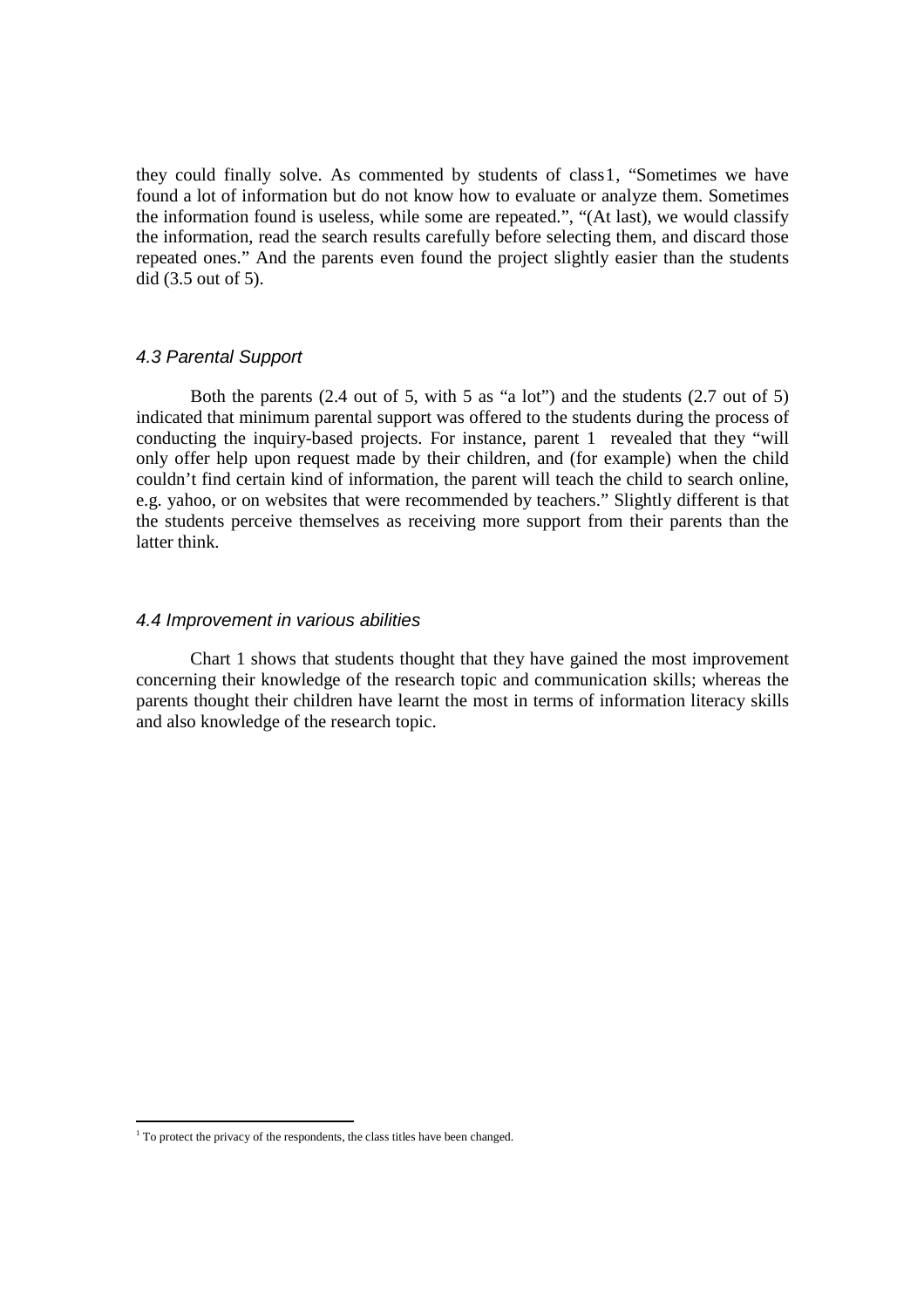

**Chart 1. Level of perceived improvement in 7 areas of students abilities**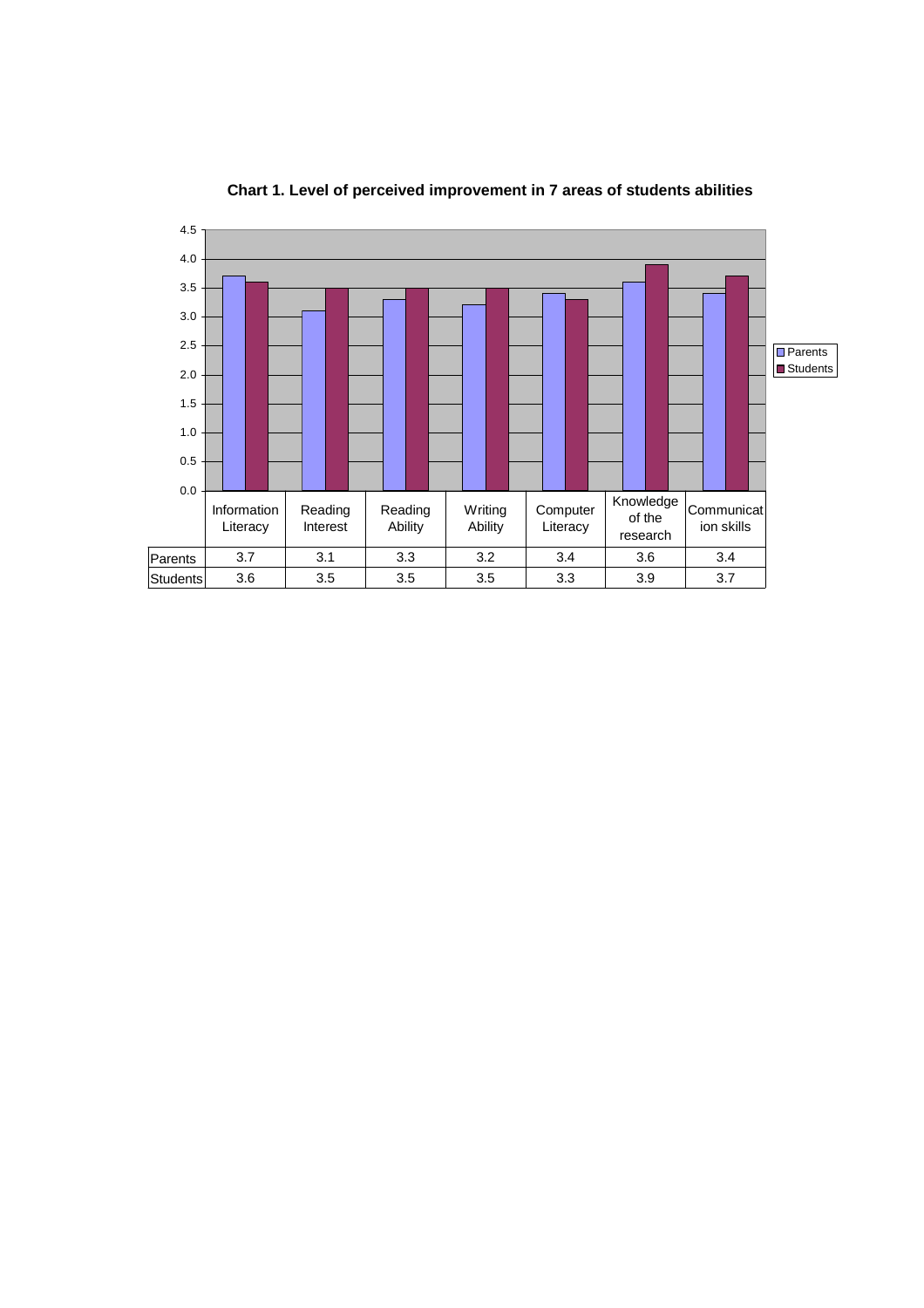#### *4.4.1 Information Literacy*

The consistently positive sets of data from the parents and the children (3.7 out of 5 for parents, and 3.6 out of 5 for students, with 5 indicating "the highest" improvement) indicated that the children have shown improvement in finding suitable information for their projects with greater ease and in higher speed. As commented by a student in class E, "Sometimes I do not enjoy having IT lessons, and I find the searching process very troublesome as it involves typing in searching words and printing out the search results. But now, with the use of WiseNews, I can easily retrieve information about my project topic." It differs slightly (0.1 point out of 5) as the parents perceived their children as having a higher increment of improvement on information literacy than the students thought so.

#### *4.4.2 Reading Interest*

While both data exhibits that the students became more interested in reading after doing the inquiry-based project, the parents (3.1 out of 5) expressed a lesser increment of the reading interest of their children than the children themselves did (3.5 out of 5). During an interview with the students, students in class F revealed that, "After we have finished our homework, during holidays and in our leisure time, we have since been to the library together to find and read books." A student in class E revealed that, "Normally I do not really enjoy reading, but after I started working on this project, I find the books interesting as they are relevant to my group project topic, and I just want to keep reading them."

#### *4.4.3 Reading and Writing Abilities*

The responses from the children are consistently positive on these two items (3.5 out of 5 for both items) which reflected their perceived improvement of their language proficiency in terms of reading faster and writing with a broader base of vocabularies. For instance, an interviewed student in class H responded that, "the books we read (for the project) have many new vocabularies. We know how to use some new vocabularies when working on compositions, and we do not have to rely on our parents to double check our homework for us." Besides, the practices of writing Chinese weekly research journal and also the in-class writing exercises every week also help train students' writing skills. As commented by a student in class E, "It (the journal) is getting easier as time goes on. And I used less and less time for writing it. Previously I have to use one hour for writing only couples of sentences, but now, since the teachers have taught us the way in writing the journals, I am able to finish the piece of work in about one hour." The positive responses from the parents (3.3 out of 5 for reading; and 3.2 out of 5 for writing) also endorsed the improvement of their children in these aspects only that it differs in their perceived extent of how much the students have improved. The parents perceived the students as having a lesser extent of improvement than the students did.

#### *4.4.4 Computer Literacy*

Chart 1 suggests that the students have achieved much in terms of their computer literacy skills (3.4 out of 5 for parents; and 3.3 out of 5 for students). Yet, this is the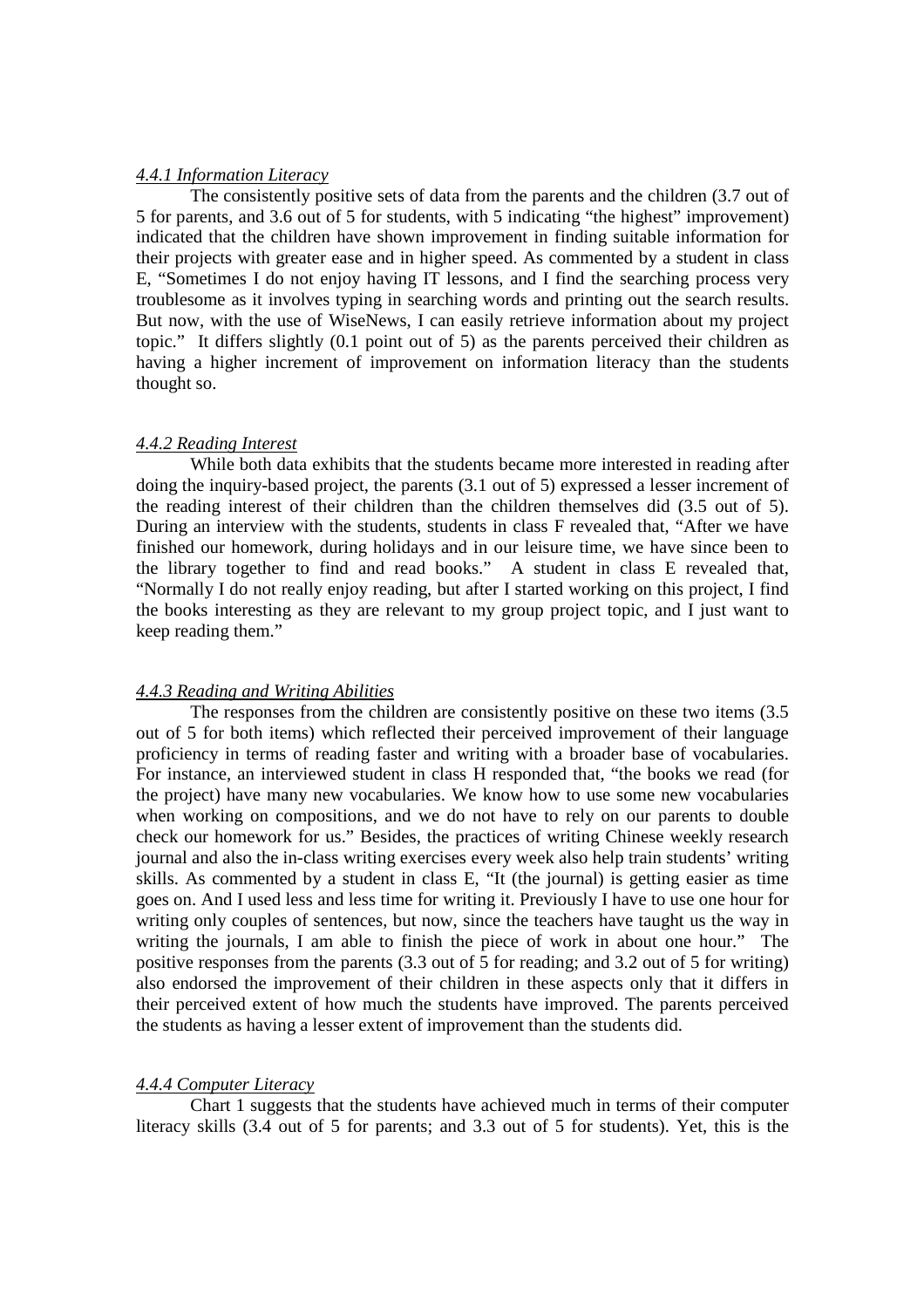ability which the students perceived themselves having the greatest room for improvement as compared to the other six kinds. This may have been due to the limited time allocated to IT training for the students at school since the normal IT lessons only occupy 30 minutes per week. And of the IT skills that the students are expected to master by the end of Phase 1, (refer to Table 1) Chinese word-processing skills are the one set of skills that the students had showed relatively little improvement, according to both the parents and students themselves. For instance, a class F student said that, "(we're not really familiar (with Chinese input). Sometimes we cannot type the (Chinese) word." Normally, it takes longer time for one to master the skills of Chinese word-processing. Therefore the respondents' lower rating on computer literacy was understandable. Nevertheless, some students did demonstrate much improvement regarding the use of Chinese inputting methods and PowerPoint.

#### *4.4.5 Knowledge of the Research Topic*

This is the ability in which the students perceived themselves as having the greatest improvement (3.9 out of 5). During the interview, the students were eager to show to the interviewers what they have learnt from doing the project. For instance, a class E student doing the project with the topic of "Water Conservation" said that, "Sometimes we do not know how to treasure the use of water, but now we are able to know more about it, say, we can use the water for watering plants after rinsing rice."

#### *4.4.6 Communication skill*

This is the aspect of which the parents and the students exhibited some degree of difference (3.4 out of 5 for parents; and 3.7 out of 5 for students). During the interview, the students in class F expressed that inquiry-based learning offers more chance for them to communicate with their counterparts at school, "For this learning project we would discuss as a group during lessons. However, for normal lessons we would not discuss as a group, but rather, as a class…And we've improved our speaking ability because we communicate a lot with our group members while working on the project." While the students thought that they have mastered better communication skills through doing the projects, some parents were not sure about it when they were being asked during the interview. After all, it was difficult for the parents to observe the interaction between the students as they did most of the discussions at school.

Overall speaking, Chart 1 suggests that the students thought they achieved a greater extent of improvement in all aspects concerned (except for information literacy and computer literacy) than their parents thought so.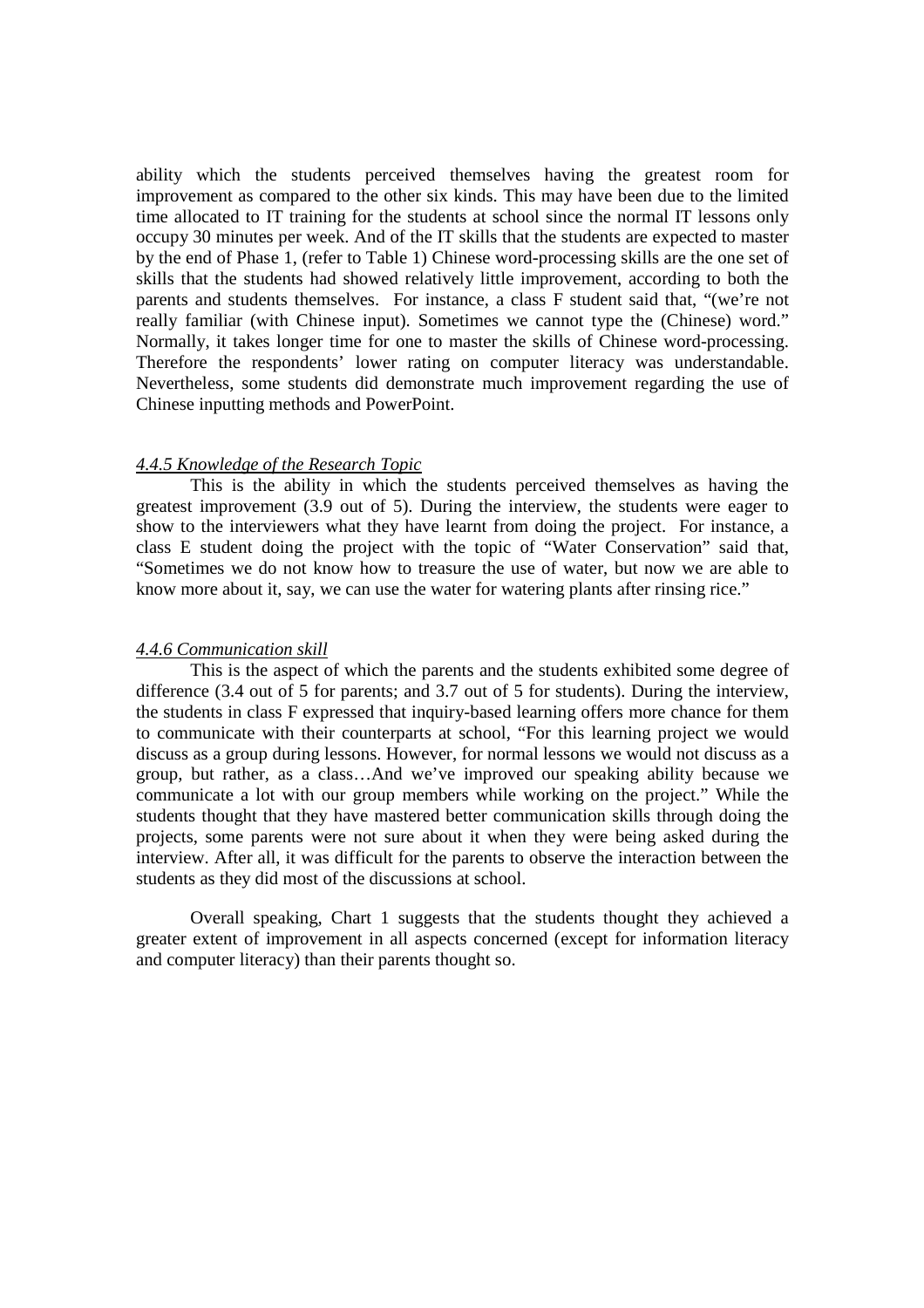#### 4.5 Support from school

Students were surveyed (see Appendix 2) on their perceived helpfulness of the assignments/ teaching/ guidance given by the teachers in General Studies/ Chinese studies/ IT and the school librarian in equipping them to do the inquiry based learning project, in improving their ability in reading comprehension, writing, information literacy, and IT skills.

#### *Support from four kinds of teachers*

Table 4 shows that students on average found the various kinds of assignments, teaching, and guidance from the four kinds of teachers helpful in equipping them for the inquiry learning project, and in improving their reading and writing abilities, and in sharpening their information literacy, and IT skills.

Table 4. Helpfulness of various kinds of assignments, teaching, and guidance

| Questions                                                      | Students' |
|----------------------------------------------------------------|-----------|
|                                                                | average   |
|                                                                | rating*   |
| 1. Helpfulness of General Studies assignments                  | 3.6       |
| 2. Helpfulness of Chinese Studies assignments – reading skills | 3.7       |
| 3. Helpfulness of Chinese Studies assignments – writing skills | 3.7       |
| 4. Helpfulness of teaching/guidance from school librarian      | 3.6       |
| 5. Helpfulness of teaching/guidance from IT teacher            | 3.5       |

Notes: \*The respondents were answering according to a scale of 1-5, with 1 as 'not at all' and 5 as 'very much so'.

Students' perceived helpfulness from the four kinds of teachers was very similar to one another with a little bit lower rating given to the helpfulness of the teaching/guidance from the IT teacher in equipping them with IT skills (e.g., keyboarding, the use of PowerPoint) needed for the project. As explained earlier that students only received 30 minutes of instruction from the IT teacher a week and so it is understandable why the perceived helpfulness from the IT instructions was marginally lower.

#### *Overall support from the school*

Table 3 shows that while both the parents and the students (3.7 out of 5 for both parents and students, with 5 being "the highest") agreed that the school has offered an appropriate amount of help throughout the completion of the project, some parents did offer their opinion on what the school could further do in order to facilitate the learning of the students. For examples, parent 14 remarked that "it would be better if the school can provide a venue for them to do the project, e.g. library – better than going to other students' homes only – may be difficult to match all of the groupmates' availabilities."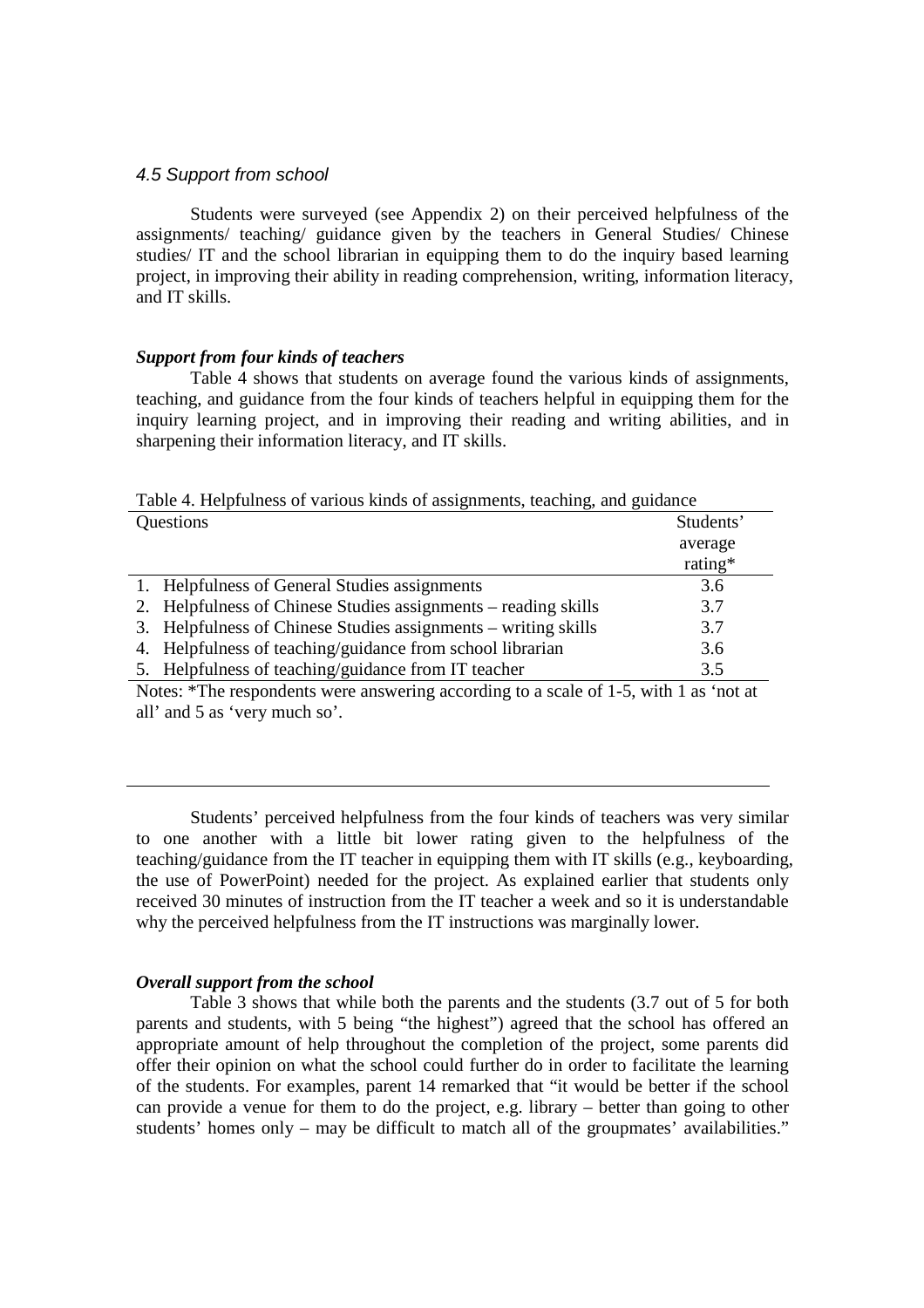And parent 1 commented that, "more in-depth explanation on the topic is preferred because student couldn't find out the relevant information at the beginning."

#### 4. 6 Parents' opinion on whether to have the Inquiry-based Learning (IBL) again

All the interviewed parents revealed their positive support to having the inquirybased learning again for their children in the future and the reasons for their support are summarized in Table 5.

| rable 5. Parents opinion on whether to have the IBL again. |                   |
|------------------------------------------------------------|-------------------|
| Reasons                                                    | Number of parents |
| 1. Acquire knowledge outside textbooks                     | 12                |
| 2. Interactive and relax learning method                   |                   |
| 3. Improve students' communication skills                  |                   |
| 4. Improve students' sense of responsibility               |                   |
| 5. Think independently                                     |                   |
| 6. Improve Chinese                                         |                   |
| 7. Increase learning interest                              |                   |
| 8. Good for students                                       |                   |
| 9. Improve their writing skills                            |                   |
| 10. Improve computer skills                                |                   |
| 11. Students become more confident                         |                   |

Table 5. Parents' opinion on whether to have the IBL again.

Among the various points mentioned above, most of the parents supported having the IBL for their children again because they thought this mode of learning enables the children to acquire knowledge outside textbook. The parents also made remarks about the effects that were brought to their children through doing the project, which were also encouraging. For instance, as reported by parent 14, there was an 'increase in child's confidence (because of the) positive feedback from teachers (which are really) great encouragement (to the kids)."

There were some parents who commented that the inquiry-based learning helps facilitate the all-round growth of the kids in various aspects. For example, parent 1 thought that "the child becomes more active, independent and knows how to take care of others. These will all help the personal growth of the child in the long run." And "through doing the project, the child becomes more active and responsible about their learning. Children also learn how to communicate with each other and discuss the project together which make them less subjective and more tolerant." Parent 2 even attributed the positive change of her daughter to the doing of the project, "The child was relatively slothful before, but she becomes more scrupulous and respectful about school work after doing this project now. The child did the project with ease and joy and she would share her experiences of visiting the elderly and museum with parents."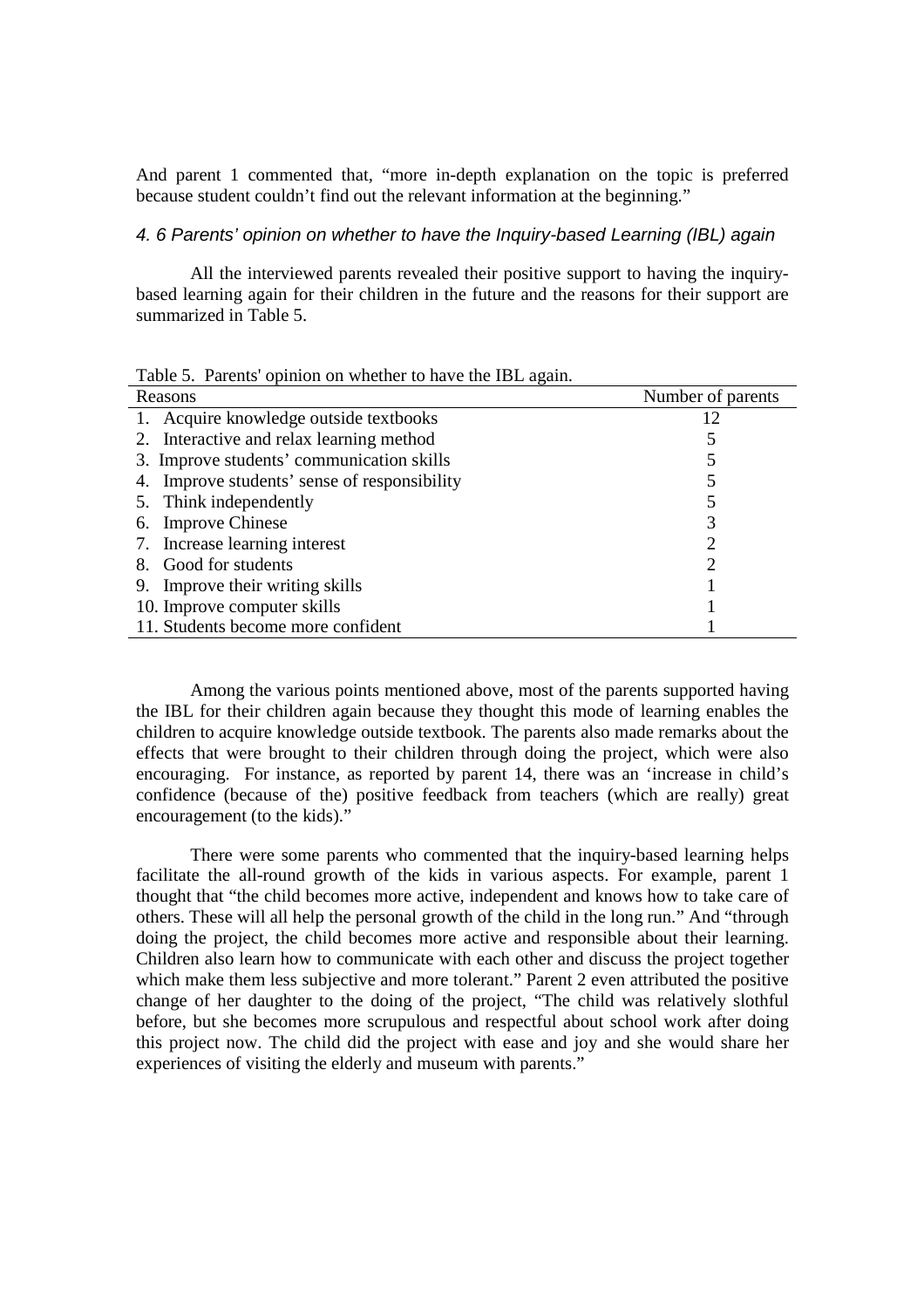#### 4.7 School librarian's role

Table 6 shows the kinds of tasks done by the librarian for the projects.

Table 6. Actual Contribution of the school librarian.

- 1. held discussions with the concerned subject teachers regarding the whole process of inquiry based learning and the coverage of time of the project;
- 2. decided what she had to teach the students before they can work on the project after considering the base of knowledge of the target students, like understanding what they have learnt before;
- 3. provided relevant resources, by borrowing books from the public library and searching relevant information on the Internet, collecting relevant newspaper clips;
- 4. prepared two worksheets; one for General Studies and one for the library class. The one for General Studies was like a guideline for the teachers of the four classes;
- 5. gave lectures during the joint-class lessons, teaching the students how to work on the project;
- 6. facilitated the provision and availability of the school library as a place for information search and group discussions.
- 7. created a webpage containing hyperlinks linking to various information relevant to the topic on which students were doing

The librarian believed that her role in regard of the students' doing of the project "is to provide the relevant knowledge, like how to work out the process of inquiry based learning. It is also my role to provide technical support, by teaching students how to find resources through various pathways. Also, it is my role to provide some resources for students, including books, newspapers, magazines and websites."

## **5. Conclusion**

The above study showed that the librarian-teacher partnership in guiding students through the inquiry-based learning project to be an effective way in promoting the learning qualities of the students in various aspects. It was found that students enjoyed doing the project and did not find it difficult. Most importantly, they have made notable improvement regarding the seven abilities mentioned above. The Education and Manpower Bureau (EMB) specifies three goals for primary 4 students related to inquirybased learning: (1). students will conduct hands-on and minds-on inquiry with an open mind, (2). connect what they have learnt in school to daily life through project learning and develop basic knowledge, and (3). investigative skills and problem-solving capabilities in science and technology. It can be concluded that the inquiry-based learning case in question has fulfilled the many of the goals laid down by the EMB.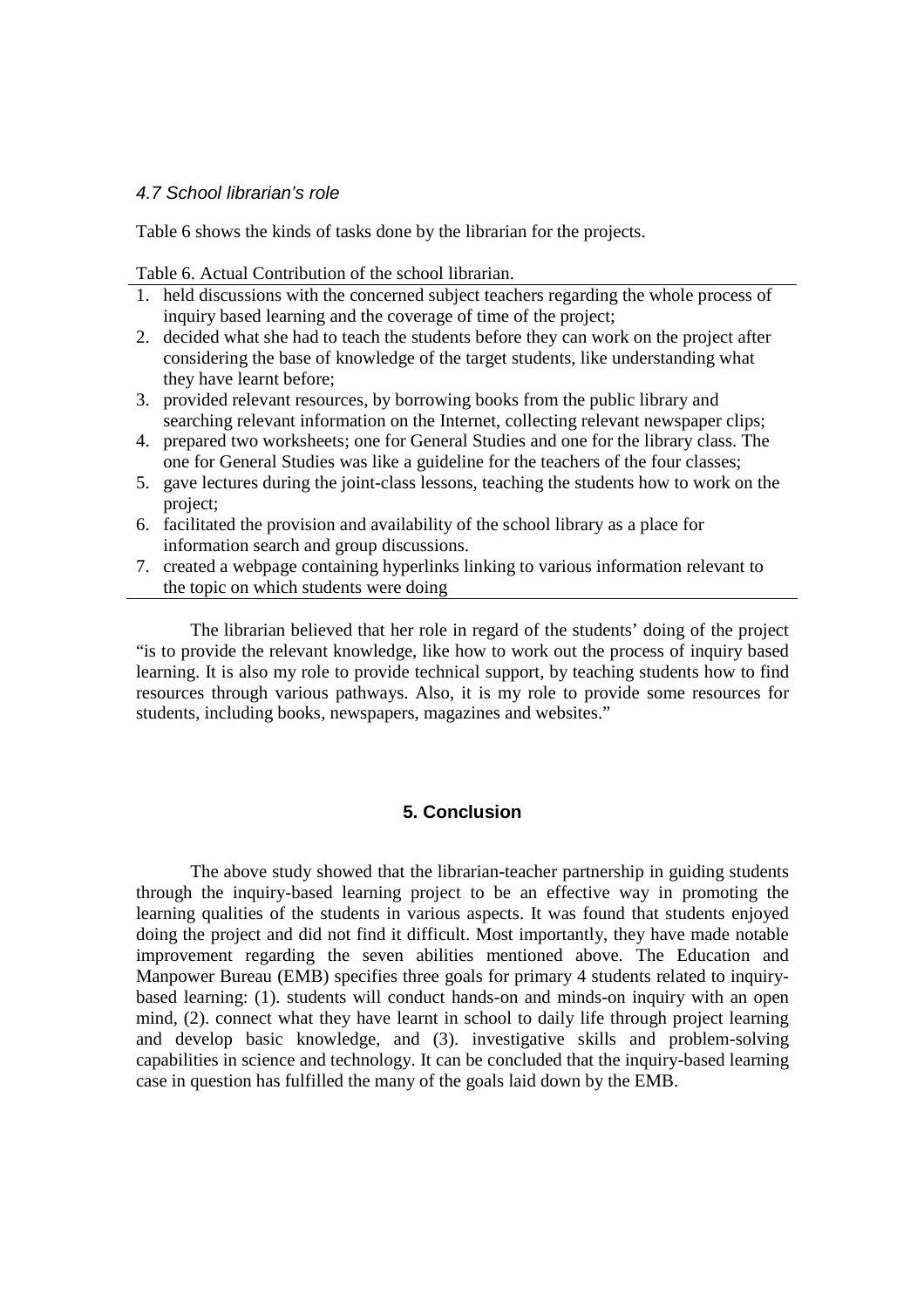## **6. Acknowledgements**

This paper could not have been accomplished without the involvement and support of the principal, teachers, parents and students engaging in the activities of the inquiry-based learning project. The writers are grateful to the above mentioned parties for their cooperation and contribution during the process of data collection.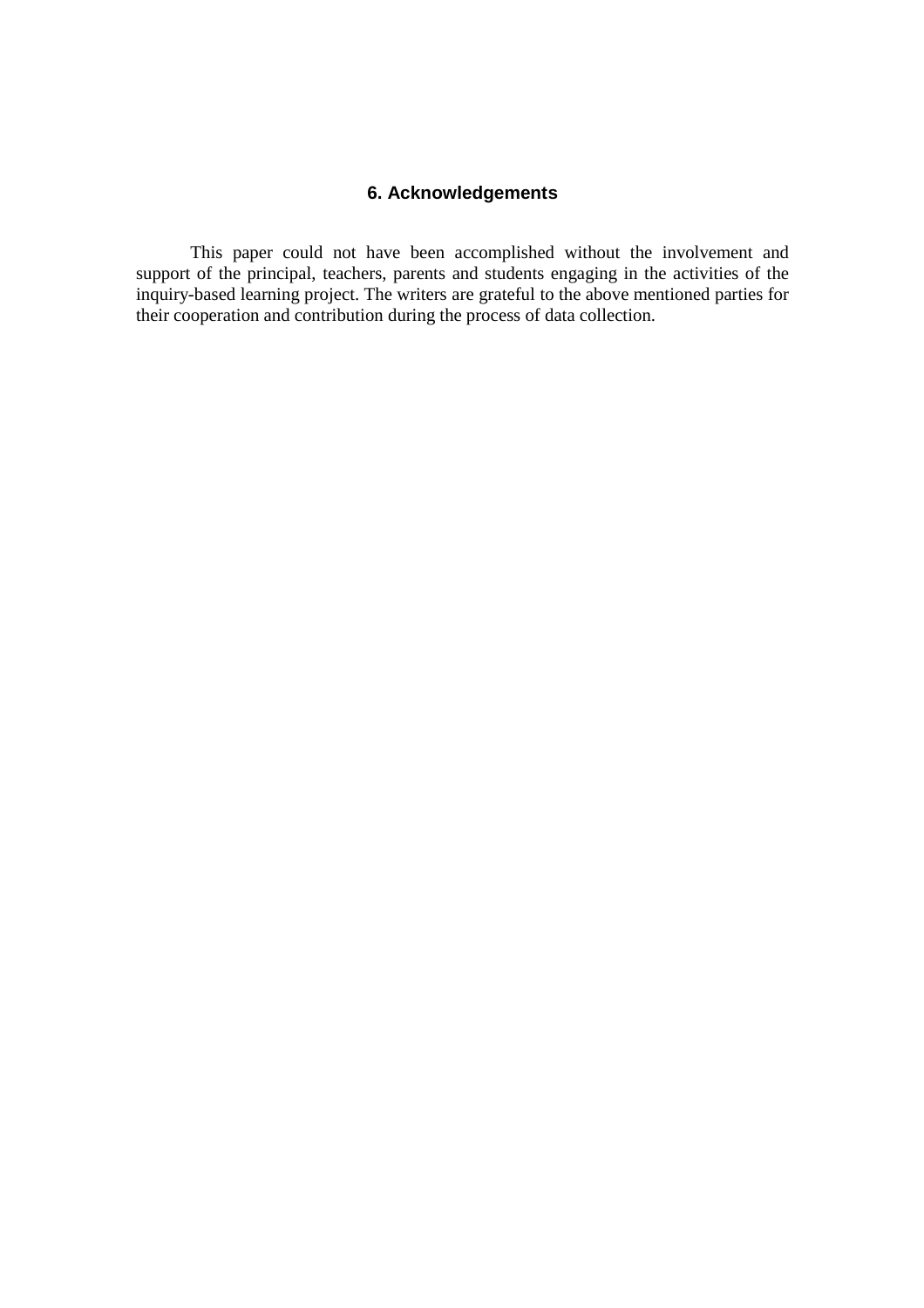## **7. Appendices**

Appendix 1

## **A research on an implementation of the inquiry learning approach into Canossa Primary School's P4 General Studies' projects**

Telephone Interview for Parents of P4 students

Background

- The inquiry learning project is offered through the General Studies course. To maximize the support that your child can obtain, we bring in the school librarian and teachers in Chinese and IT as well.
- In this project, the GS teacher will focus on guiding students to do the research while the Chinese teacher will train students in reading and writing abilities. The school librarian and IT teacher will equip students with information literacy and IT skills needed.
- As you may have noted, your child needs to find 3 or more articles / books every week for this project and use them to write a research journal.

#### Questions:

1. How much do you think your child enjoy doing the inquiry project?

| Not.<br>at all " |  | Very much so |
|------------------|--|--------------|
|                  |  |              |

2. From your perspective, how difficult did your child find the inquiry learning project?

| Very difficult<br>$\mathbf{v}$<br>$\mathbf{v}$ |  | easy<br><b>Cas</b><br>◡ |
|------------------------------------------------|--|-------------------------|
|                                                |  |                         |

If your child did encounter difficulties, how did he/she manage to overcome them?

3. How much help did you offer your child when he/she was doing the project?

| ∩n≙<br>ПC<br>ີ |  | $\sim$ |
|----------------|--|--------|
|                |  |        |

If any, what kind of help did you offer?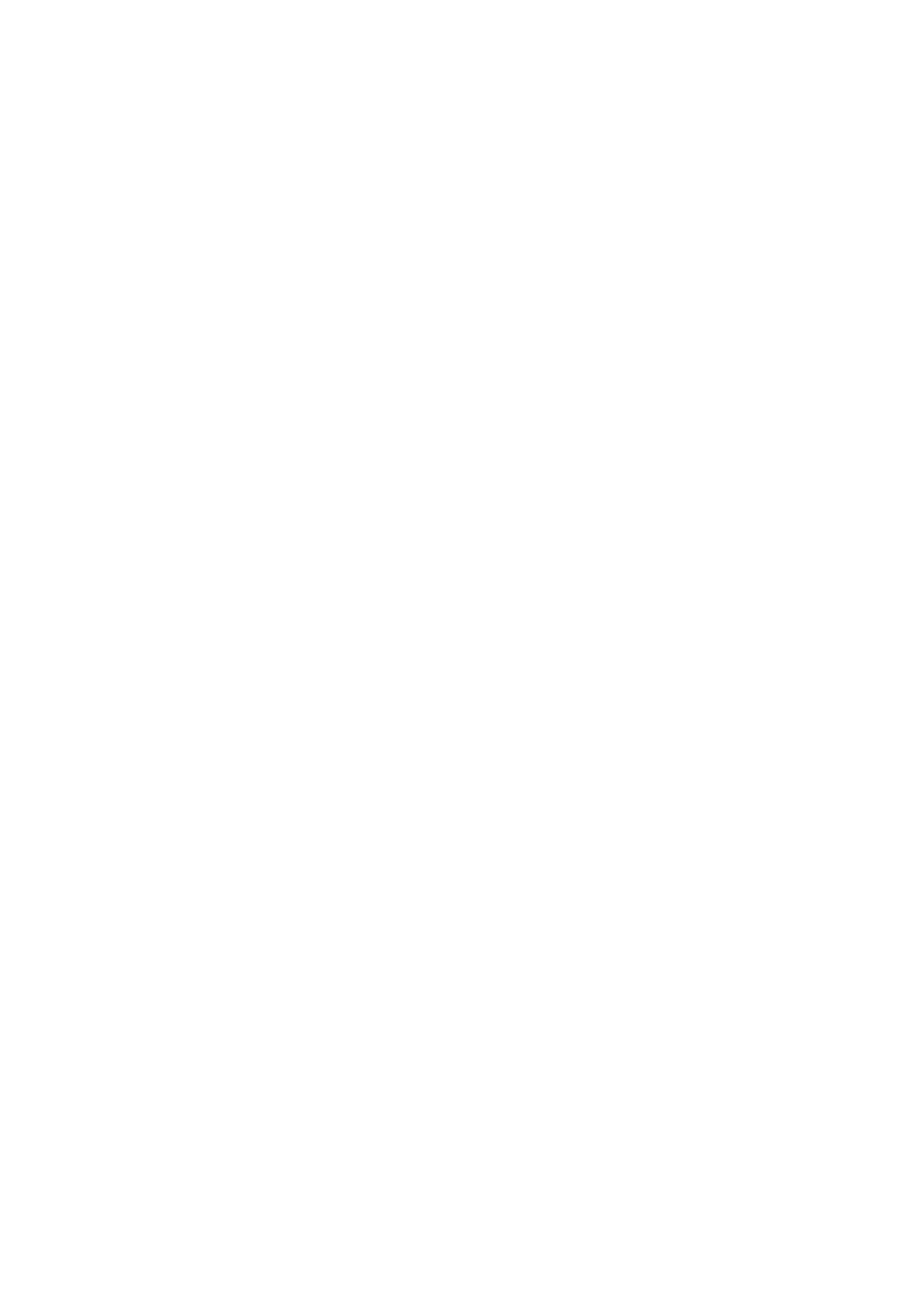4. Does the project help your child improve in the following aspects?

| Aspect                                                                                           | None |                             |   |                | A lot |
|--------------------------------------------------------------------------------------------------|------|-----------------------------|---|----------------|-------|
|                                                                                                  |      | $\mathcal{D}_{\mathcal{A}}$ | 3 | $\overline{4}$ | 5     |
| Ability in finding information (e.g.,<br>can find relevant articles/books more<br>easily)        |      |                             |   |                |       |
| Interest in reading (e.g., read more<br>books/articles)                                          |      |                             |   |                |       |
| Reading ability (e.g., read faster, can<br>identify the main points of articles<br>more quickly) |      |                             |   |                |       |
| Writing ability (e.g., can write with a<br>wider base of vocabularies)                           |      |                             |   |                |       |
| Computer related skills (e.g.<br>PowerPoint, Chinese word processing)                            |      |                             |   |                |       |
| Knowledge about the research topic                                                               |      |                             |   |                |       |

Improvement in other aspect(s) as a result of working on the project:

5. Do you find the overall support from school sufficient in equipping your kid with the knowledge and skills to tackle the project? (e.g., the talk on inquiry-based learning for parents, broad loan from public library)

| Not at<br>all<br>. |  | erv much so |
|--------------------|--|-------------|
|                    |  |             |

Comments?

6. Do you think that it is advisable for the school to keep organizing inquiry-based learning project/activity(s) for the students in the future?

Yes / No

Why or why not?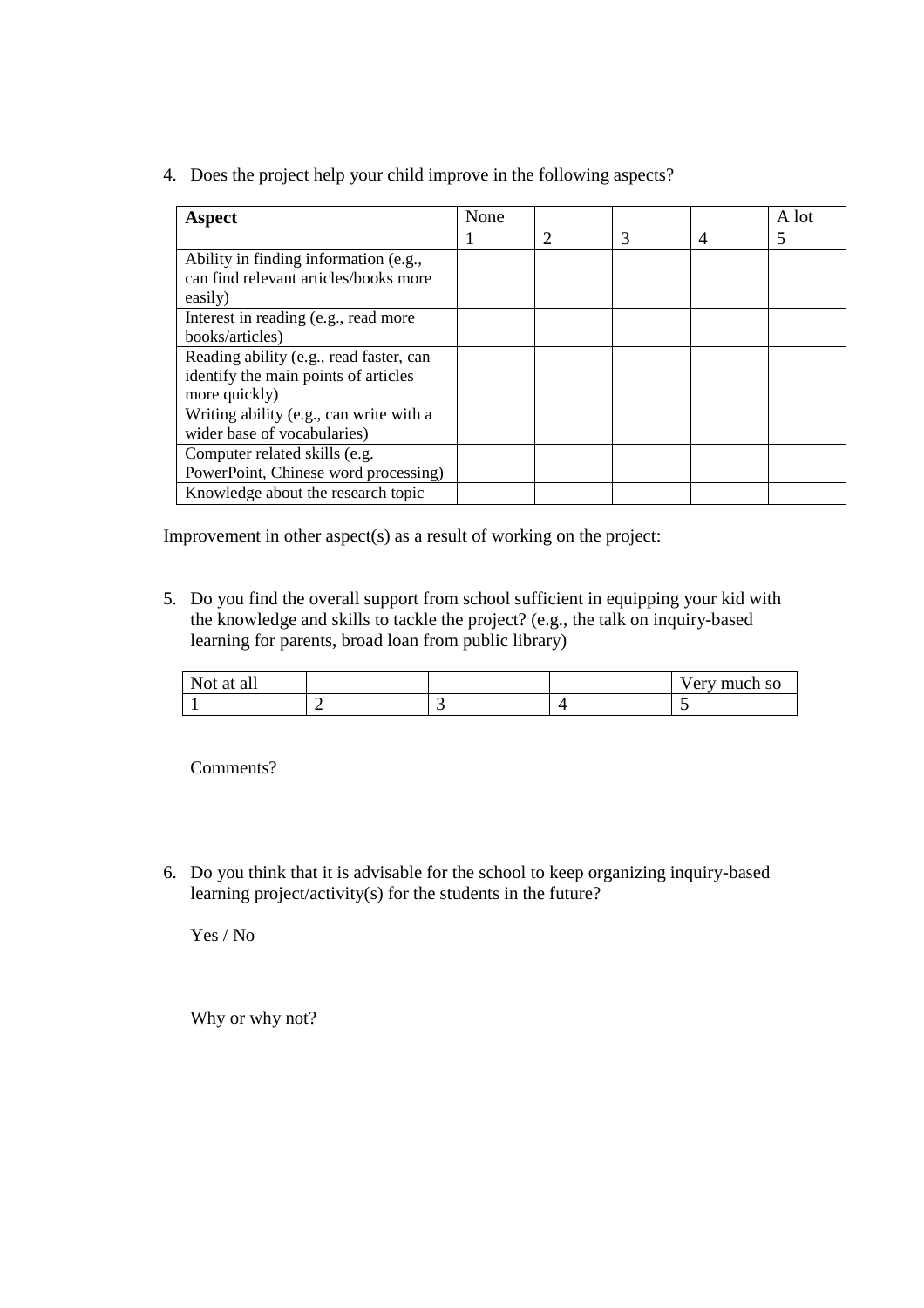**Appendix 2<sup>2</sup>**

## **Inquiry based learning at Canossa: questionnaire for all P4 students**

Class: \_\_\_\_\_\_\_\_\_\_\_\_\_\_\_\_\_\_

Name:

### **Please answer the following questions based on your experiences from Phase I of the project.**

1. What topic is your group working on for the inquiry learning project? \_\_\_\_\_\_\_\_\_\_\_\_\_\_\_\_\_\_\_\_\_\_\_\_\_\_\_\_\_\_\_\_\_\_\_\_\_\_\_\_\_\_\_\_\_\_\_\_\_\_\_\_\_\_\_

2. Do you enjoy working on the inquiry learning project?

| $\mathbf{v}$<br>-at<br>all<br>Not. |  | ery much so |
|------------------------------------|--|-------------|
|                                    |  |             |

#### 3. How difficult did you find the inquiry learning project?

| 1.00<br>T<br>Very difficult |  | ery easy<br>' CI |
|-----------------------------|--|------------------|
|                             |  |                  |

4. How helpful do you find the assignments from General Studies in equipping you to do the inquiry based learning project?

| $\mathbf{v}$<br>$\sim$<br>Not at all |  | erv much so |
|--------------------------------------|--|-------------|
|                                      |  |             |

5. Do you find the in-class assignments from Chinese Studies helpful in improving your ability in reading comprehension?

| $\sim$ $\sim$<br>N.<br>all "<br>-ai<br>$\sim$ |   |  | 'erv much so |
|-----------------------------------------------|---|--|--------------|
|                                               | - |  |              |
|                                               |   |  |              |

 6. Do you find the in-class assignments and the weekly research journals from Chinese Studies helpful in improving your writing skills?

| - -<br>м<br>аı<br> |  | much so<br>.  .<br>◡ |
|--------------------|--|----------------------|
|                    |  |                      |

7. How helpful do you find the teaching/guidance from the school librarian in equipping you with information literacy skills needed to find and evaluate relevant sources for your project?

| <b>Not</b><br>t at ah |  | 'ery much so |
|-----------------------|--|--------------|
|                       |  |              |

8. How helpful do you find the teaching/guidance from the IT teacher in equipping you with IT skills (keyboarding, the use of PowerPoint, etc.) you need for your project?

| Not.<br>° at all |  | Very much so |
|------------------|--|--------------|
|                  |  |              |

<sup>&</sup>lt;sup>2</sup> Some parts of the questionnaire not related to this paper are omitted.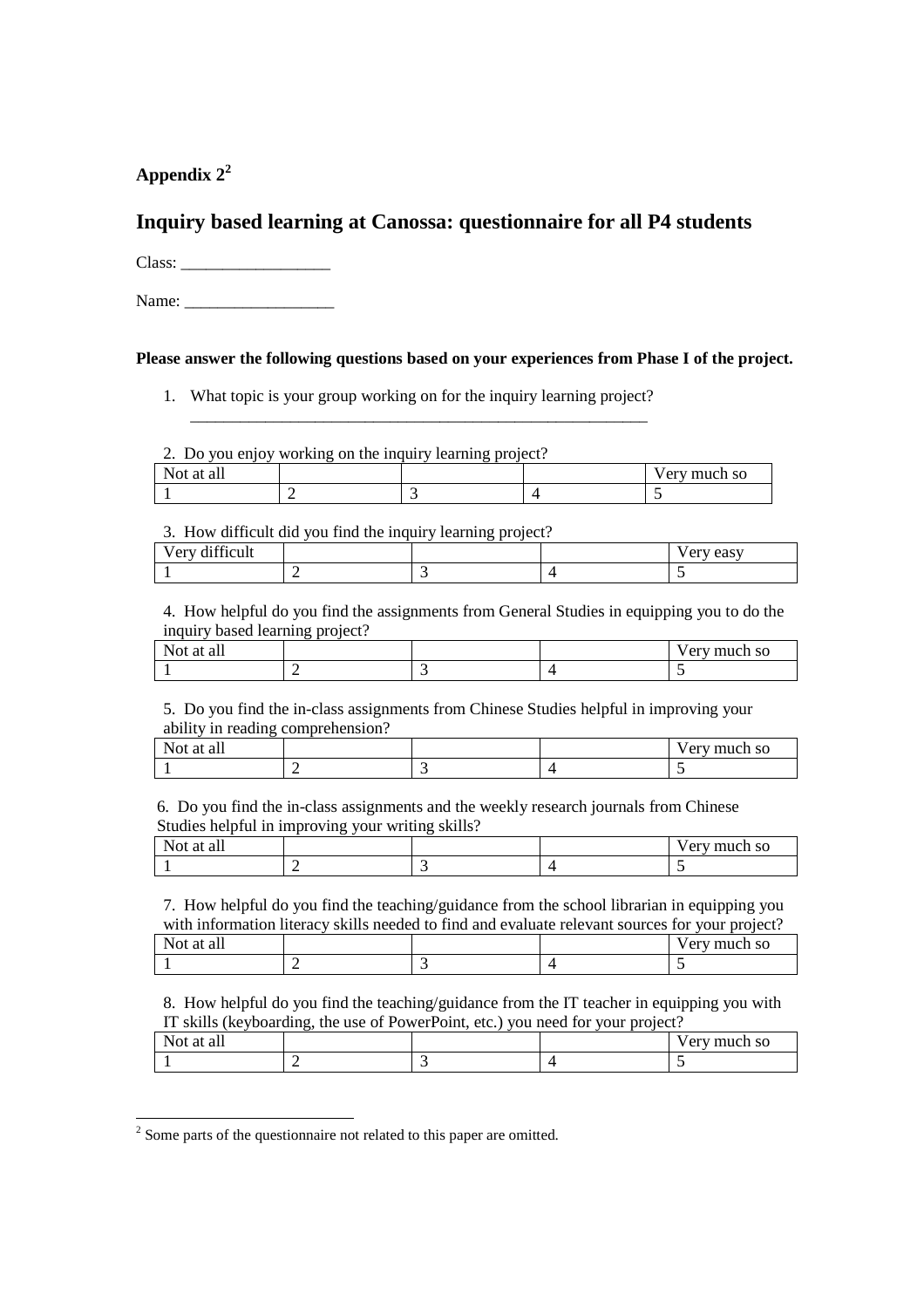9. Do you find the overall support from school sufficient in equipping you with the knowledge and skills to tackle the project? (e.g., broad loan from public library and the joint class activities regarding this project)

| <b>11</b><br>$\mathbf{v}$<br>Not at all |  | much so<br>erv muc |
|-----------------------------------------|--|--------------------|
|                                         |  |                    |

### 10. How much help did your parents offer when you were working on your project?

#### 11. Does the project help you improve in the following aspects?

| <b>Aspect</b>                           | None |   |   |                | A lot |
|-----------------------------------------|------|---|---|----------------|-------|
|                                         |      | 2 | 3 | $\overline{4}$ | 5     |
| Ability in finding information (e.g.,   |      |   |   |                |       |
| can find relevant articles/books more   |      |   |   |                |       |
| easily)                                 |      |   |   |                |       |
| Interest in reading (e.g., read more    |      |   |   |                |       |
| books/articles)                         |      |   |   |                |       |
| Reading ability (e.g., read faster, can |      |   |   |                |       |
| identify the main points in articles    |      |   |   |                |       |
| more quickly)                           |      |   |   |                |       |
| Writing ability (e.g., can write with a |      |   |   |                |       |
| wider base of vocabularies)             |      |   |   |                |       |
| Computer related skills (e.g.           |      |   |   |                |       |
| PowerPoint, Chinese word processing)    |      |   |   |                |       |
| Knowledge about the research topic      |      |   |   |                |       |
| Communication skills with other         |      |   |   |                |       |
| students                                |      |   |   |                |       |
| Presentation skills (Verbal)            |      |   |   |                |       |
| Research skills (e.g. ability to ask    |      |   |   |                |       |
| questions)                              |      |   |   |                |       |